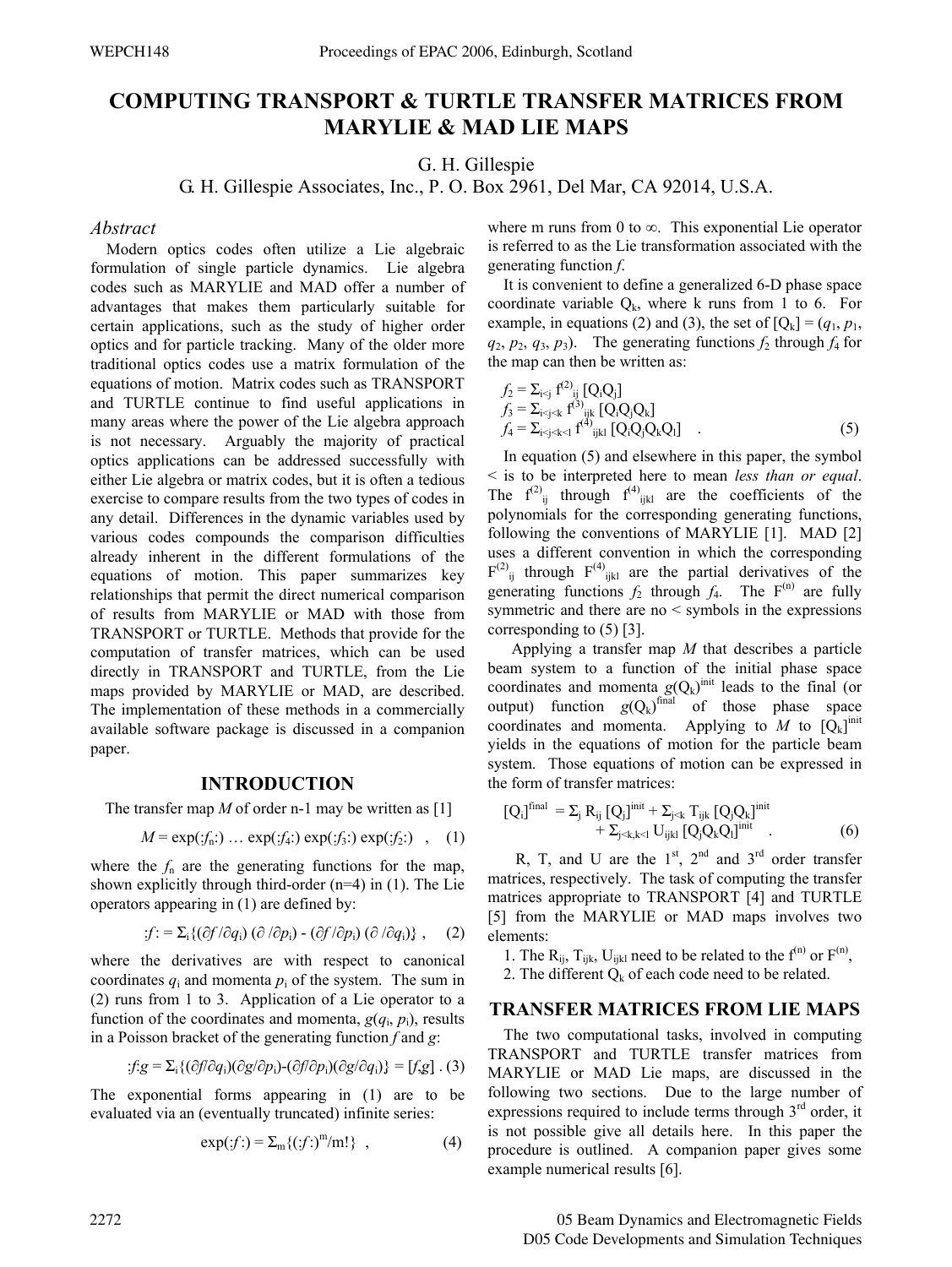#### *Matrices from maps in the same coordinates*

For  $1<sup>st</sup>$  order it is generally easier to work with the Rmatrix directly, rather than the  $f_2$  generating function. For this reason, both MARYLIE and MAD output 1<sup>st</sup> order results in terms of the R-matrix. Obtaining the R-matrix in the coordinates used by MARYLIE and MAD is thus provided by those codes themselves. For  $2<sup>nd</sup>$  order, the T-matrix terms can be derived from the *f*3 and R-matrix using the cascade of transformations procedure [7]. Similarly, the U-matrix terms can be derived from the *f*4, *f*3 and R-matrix. MARYLIE and MAD have implemented this procedure so that the T-matrix and U-matrix elements, in the coordinates used by those codes, can also be obtained directly from those codes. In addition, this procedure has been implemented as an independent computation for the T-matrix and U-matrix elements, so that once a Lie map is obtained the transfer matrices can be computed without recourse to MARYLIE or MAD [6].

#### *Relationships between coordinates*

The different optics codes considered here utilize different phase space coordinate variables  $Q_k$ . MARYLIE and MAD use a canonical set of variables for  $Q_k$ , whereas TRANSPORT and TURTLE use a non-canonical set for  $Q_k$ . In order to obtain transfer matrices for TRANSPORT and TURTLE from the MARYLIE or MAD Lie maps, the differences in these phase space coordinates also need to be taken into account.

MARYLIE uses the normalized phase space variables:

$$
[Q_k]_M = (x, P_x, y, P_y, \tau, P_\tau)
$$
  
= (x/L, p\_x/p\_s, y/L, p\_y/p\_s, c(t-t\_s)/L, -[E-E\_s]/p\_s) , (7)

where L is a scale length, c is the speed of light, and the subscripts "s" refer to the reference (or synchronous) trajectory, e.g.  $p_s = \beta_s \gamma_s m_0 c$ . The 6<sup>th</sup> element in (7) is the negative of the difference between the total energy, E, and the reference trajectory energy,  $E_s$ , divided by  $p_s$ . MAD also uses canonical coordinates. The MAD coordinates are nearly the same as the MARYLIE coordinates with L=1, except that the  $5<sup>th</sup>$  and  $6<sup>th</sup>$  variables differ by a sign [3] from those in (7). Some versions of MAD [2] also permit normalization with respect to an average momentum, rather than the reference momentum  $p_s$ . With these differences taken into consideration, results for MARYLIE can be used for MAD as well. In the remainder of this paper, attention is restricted to the relationship between MARYLIE and TRANSPORT, with  $L=1$  in (7).

TRANSPORT and TURTLE use the phase space coordinates:

$$
[Q_k]_T = (x, x', y, y', l, \delta) \quad . \tag{8}
$$

The TRANSPORT variables x and y are the same as the x and y of MARYLIE, but the x', y', *l* and δ of TRANSPORT are different from the  $P_x$ ,  $P_y$ ,  $\tau$  and  $P_{\tau}$  of MARYLIE. The relationships of x', y' and  $\delta$  to P<sub>x</sub>, P<sub>y</sub> and  $P_{\tau}$  have been given by Dragt et al [1], and may be written as:

$$
x' = P_x/D \quad , \tag{9}
$$

$$
y' = P_y/D \quad , \tag{10}
$$

$$
\delta = [1 - (2P_{\tau}/\beta_{s}) + P_{\tau}^{2}]^{\frac{1}{2}} - 1 \quad , \tag{11}
$$

with

$$
D = [1 - (2P_{\tau}/\beta_s) + P_{\tau}^2 - P_x^2 - P_y^2]^{1/2}
$$
 (12)

The relationship between *l* and τ is apparently:

$$
l = -\beta_s \tau \quad . \tag{13}
$$

The inverse relationships are:

$$
P_x = D x' \quad , \tag{14}
$$

$$
P_{y} = D y' , \t(15)P_{\tau} = -(1/\beta_{s}) \{ [1 + \delta(2+\delta)\beta_{s}^{2}]^{\frac{1}{2}} - 1 \} , \t(16)
$$

$$
\tau = -l/\beta_s
$$
 (17)

For (14) and (15) it is useful to write D in terms of the TRANSPORT variables:

$$
D = \{(1+\delta)^2 - (x^{12} + y^{12})[1+\delta(2+\delta)\beta_s^2]\}^{\frac{1}{2}}
$$
 (18)

To relate the transfer matrices in MARYLIE (or MAD) coordinates, denoted here by  $[R_{ij}]_M$ ,  $[T_{ijk}]_M$  and  $[U_{ijkl}]_M$ , to those of TRANSPORT,  $[R_{ij}]_T$ ,  $[T_{ijk}]_T$  and  $[U_{ijkl}]_T$ , the above relationships are expanded in a power series. The results are used to substitute into Equation (6) for MARYLIE. Comparing term-by-term the corresponding Equation (6) for TRANSPORT yields the desired formulas for converting the MARYLIE matrices to the TRANSPORT matrices.

For relating the x and y terms, i.e.  $i=1,3$  in (6), substituting the relationships (14)-(18) for the *initial coordinates* into the right hand side of the MARYLIE form of (6) is adequate. However, for all other coordinates  $(i=2,4,5 \text{ and } 6)$  one must also substitute the relationships (9)-(13) for the *final coordinates* into the left hand side of (6) and then rearrange. This complicates the analysis somewhat, but is otherwise straightforward. The results of the analysis are summarized next.

#### *TRANSPORT matrices from MARYLIE matrices*

The final relationships between the R-matrix for TRANSPORT the R-matrix of MARYLIE can be summarized by:

$$
[R_{ij}]_T = [R_{ij}]_M \text{ for all } i, j \text{ except for}
$$
  
\n
$$
[R_{i5}]_T = -(1/\beta_s) [R_{i5}]_M \text{ when } i=1,..., 4 ;
$$
  
\n
$$
[R_{i6}]_T = -(\beta_s) [R_{i6}]_M \text{ when } i=1,..., 4 ;
$$
  
\n
$$
[R_{5j}]_T = -(\beta_s) [R_{5j}]_M \text{ when } j=1,..., 4 ;
$$
  
\n
$$
[R_{6j}]_T = -(1/\beta_s) [R_{6j}]_M \text{ when } j=1,..., 4 ;
$$
  
\n
$$
[R_{56}]_T = (\beta_s)^2 [R_{56}]_M ; \text{ and}
$$
  
\n
$$
[R_{65}]_T = (1/\beta_s)^2 [R_{65}]_M .
$$
  
\n(19)

The relationships between the T-matrix for TRANSPORT and the T-matrix of MARYLIE, simplified for the magnetic case where  $R_{6i}=0$  when j=1,..., 5 and  $R_{66}$ =1, can be summarized by: